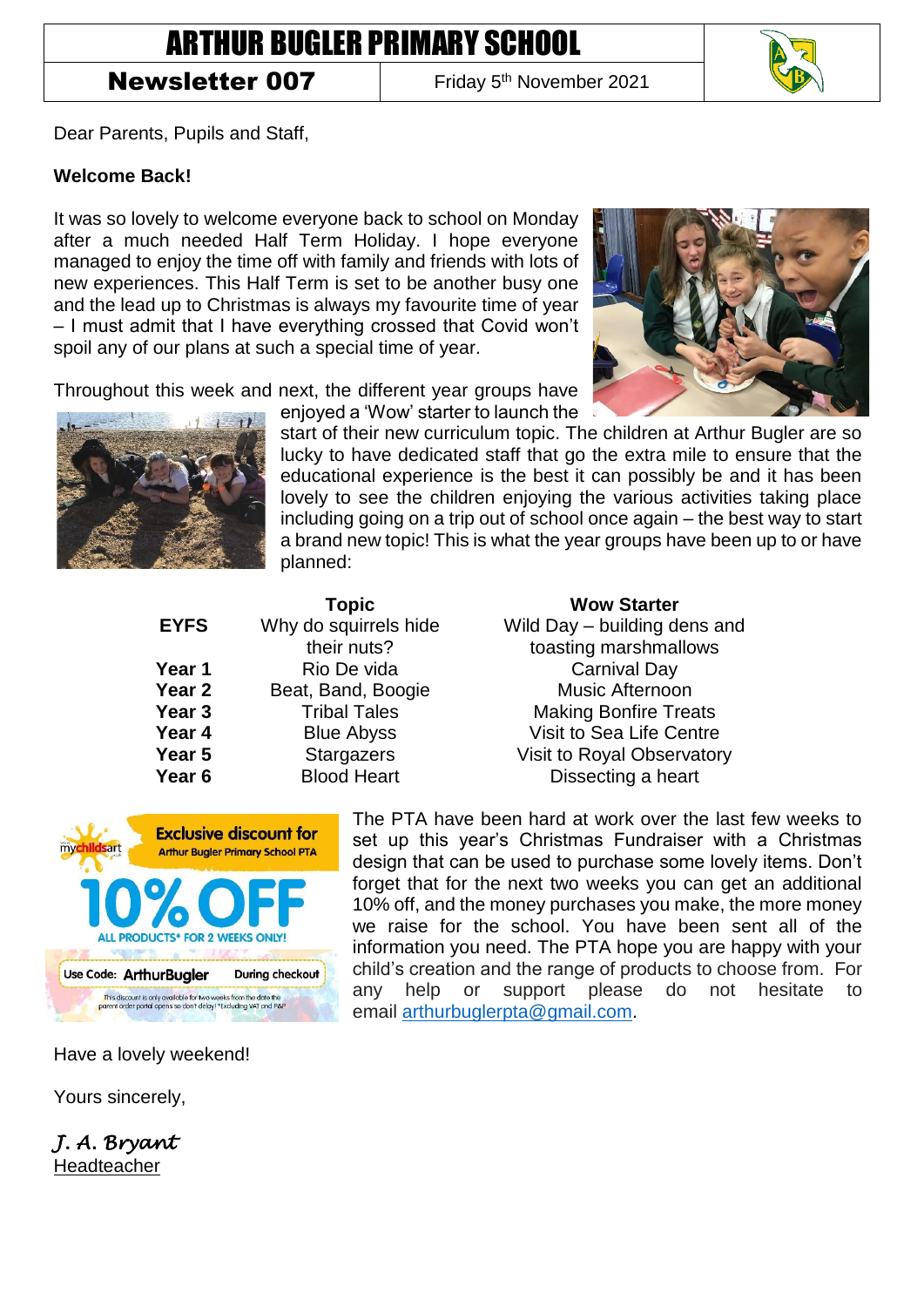|                                    | <b>ATTENDANCE</b>                                                        |                           |                                       |        |
|------------------------------------|--------------------------------------------------------------------------|---------------------------|---------------------------------------|--------|
|                                    | <b>Lower School</b>                                                      | Class 1<br><b>Class 3</b> | <b>Mrs Cooper</b><br><b>Miss Pugh</b> | 100%   |
|                                    | <b>Upper School</b>                                                      | Class 11                  | <b>Mrs Matthews</b><br>& Mrs Thatcher | 99.16% |
|                                    | <b>Congratulations to all classes!</b>                                   |                           |                                       |        |
|                                    | <b>Whole School Attendance</b>                                           |                           | 97.11%                                |        |
|                                    | <b>Nut Free School</b>                                                   |                           |                                       |        |
| THIS SCHOOL IS A<br>0 <sup>o</sup> | This is a reminder that we are a 'No Nut' school and children should not |                           |                                       |        |

| $\bigtriangledown$<br><b>NUI</b><br>$\blacktriangle$ FREE<br>ZONE! | $\frac{1}{100}$ . The contribution of the control of the control ding of individual $\frac{1}{100}$<br>be sent into school with any items containing nuts, including snack bars<br>or sandwiches containing Chocolate Spread or Nutella. |
|--------------------------------------------------------------------|------------------------------------------------------------------------------------------------------------------------------------------------------------------------------------------------------------------------------------------|
|                                                                    |                                                                                                                                                                                                                                          |

|   | <b>Flu Immunisation</b>                                                                                                                                                                                                            |  |
|---|------------------------------------------------------------------------------------------------------------------------------------------------------------------------------------------------------------------------------------|--|
| P | The Flu Immunisation is booked for Friday 12 <sup>th</sup> November 2021. The<br>online consent form should be completed by Tuesday 9 <sup>th</sup> November<br>2021.<br>If you have any queries please contact the school office. |  |



| LETTERS SENT HOME / E-MAILED THIS WEEK                                                                                                                                                                                                                                                                                               |
|--------------------------------------------------------------------------------------------------------------------------------------------------------------------------------------------------------------------------------------------------------------------------------------------------------------------------------------|
| All Years - Christmas Artwork Letter<br>All Years - Flu Immunisation Reminder<br>All Years - No Contents containing Nuts in Snacks and Packed Lunch<br>Year 1 - 6 - Old Reading Books to be returned to school<br>Year 3 - 6 - Thurrock Music Services Letter<br>Choir – Finish time for this term is 4.30pm to allow for rehearsals |